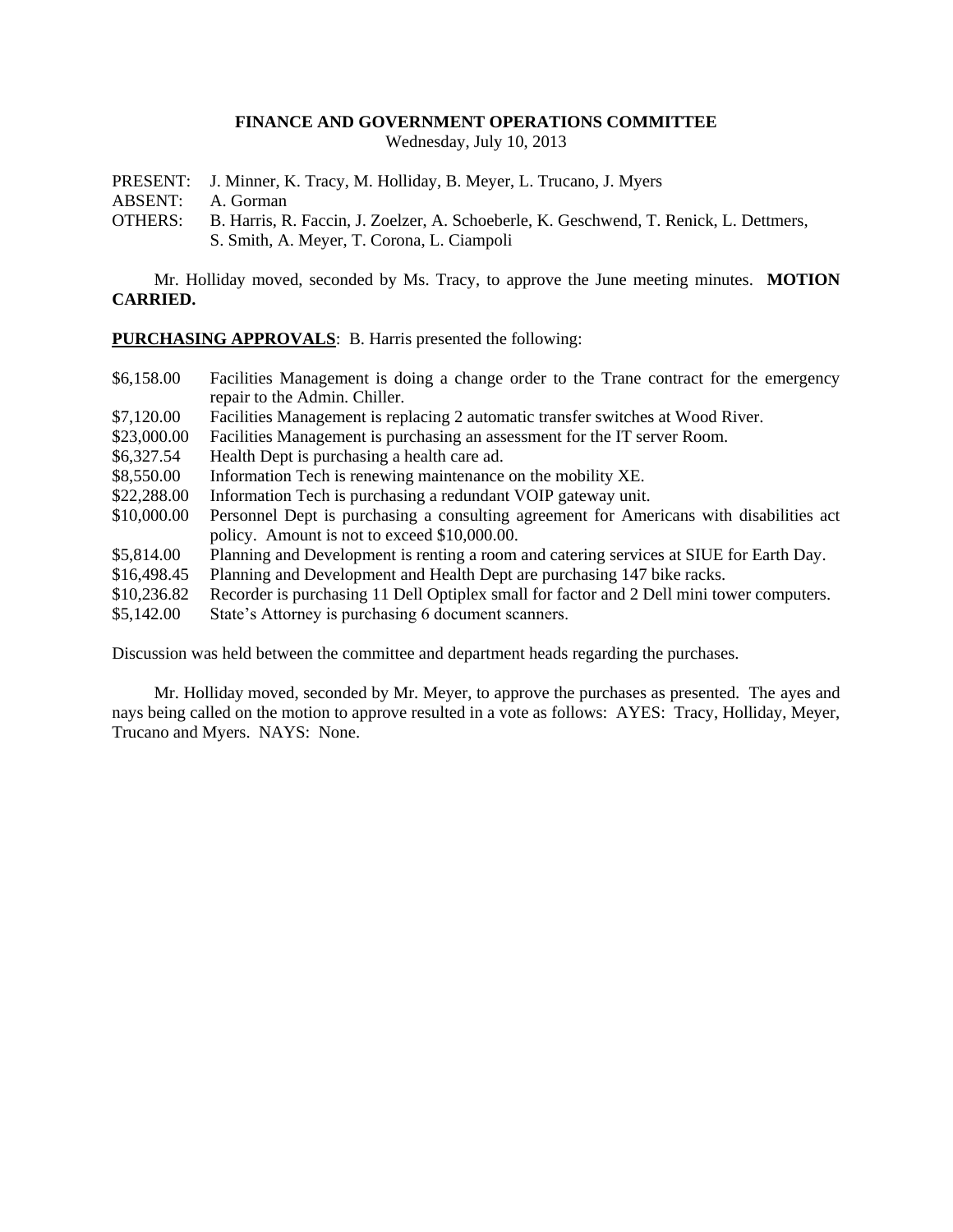## **SAFETY AND RISK MANAGEMENT**:

A. Schoeberle presented to the committee 2 option coverage's concerning the earthquake insurance for the county.

1. Resolution Authorizing the Purchase of Excess Liability, Property and Earthquake Insurance Coverage, Option #1.

Ms. Tracy moved, seconded by Mr. Holliday, to approve the resolution as recommended. The ayes and nays being called on the motion to approve resulted in a vote as follows: AYES: Tracy, Holliday, Meyer, Trucano and Myers. NAYS: None.

A. Schoeberle presented the following reports to the committee:

- 1. Reports of Claims above \$5,000 paid by Risk Management.
- 2. Madison County Open Liability Claims.

Ms. Tracy moved, seconded by Mr. Trucano, to approve the reports as presented. The ayes and nays being called on the motion to approve resulted in a vote as follows: AYES: Tracy, Holliday, Meyer, Trucano and Myers. NAYS: None.

## **MOTEL TAX**:

Months collected: March, April and May, 2013.

| Total amount collected:              |               | \$1,308.19 |
|--------------------------------------|---------------|------------|
| 5% Admin withheld:                   | $\mathcal{S}$ | 65.41      |
| Amount to be distributed:            |               | \$1,242.78 |
| Amount to Greater Alton/Twin Rivers: |               | \$621.39   |
| Amount to SW IL Tourism:             |               | \$621.39   |

Ms. Tracy moved, seconded by Ms. Myers, to approve the Motel Tax as presented. The ayes and nays being called on the motion to approve resulted in a vote as follows: AYES: Tracy, Holliday, Meyer, Trucano and Myers. NAYS: None.